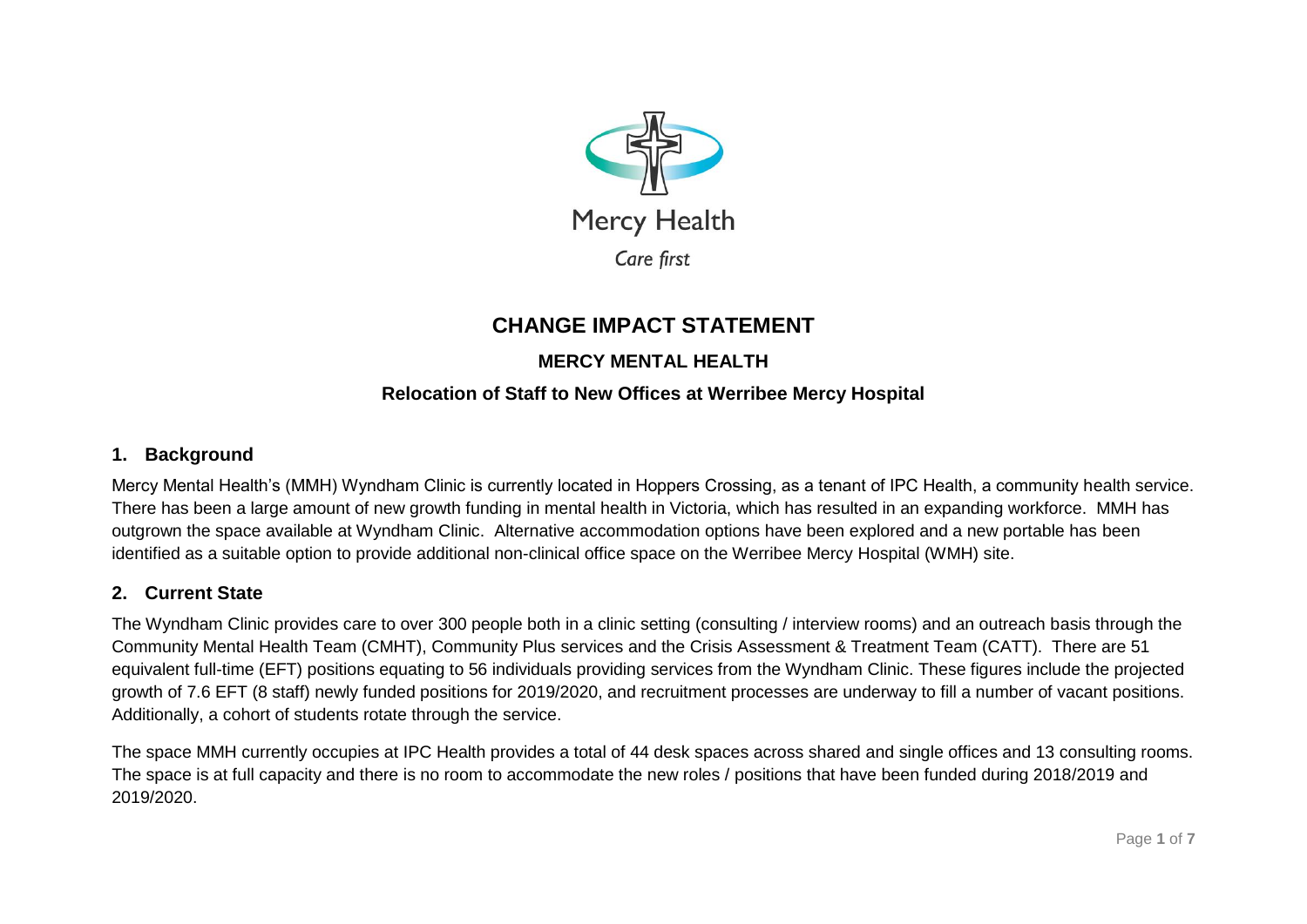## **3. Proposed change**

It is proposed to relocate the CATT from Wyndham Clinic to WMH and move the HOPE service and a number of leadership and administration positions that currently occupy space within the CMB into the portable. Additionally, members of the MMH Learning and Development Team located at CMB and other roles currently located within CMB will be able to use the space currently occupied by the HOPE service.

CATT has been identified as the most suitable service to move to WMH due to its size (i.e. will remain together as a whole) and the primary outreach nature of their work. CATT staff work across two shifts per day (morning shift 0800 -1630 and afternoon shift 1400 – 2230 hours) and require at least nine desks in an open plan office to accommodate all rostered staff and students at handover times, as well as two offices for the Acute Community Intervention Service (ACIS) Manager and consultant psychiatrist (11 desks in total). The space CATT currently occupies is overcrowded at handover times and there is competition for desk space and computers.

The portable will maximise the footprint of the proposed site, opposite the Clare Moore Building (CMB), and as such will enable some staff to move from CMB, including the HOPE service, the Consultation and Liaison Consultant and some members of the senior leadership team. The HOPE service has been identified as it is also under the clinical governance of the ACIS Manager and Consultant Psychiatrist and is a suitably sized service to be co-located with CATT. The HOPE service requires five desks and a private open plan office to enable sensitive telephone based conversations with clients. The HOPE service works during business hours 0830 – 1700 hours.

The space released within CMB will be used to provide appropriate office space for both members of the MMH Learning and Development service and other roles working within CMB, as required, and two interview rooms. The MMH Learning and Development service have 3 staff members who are permanently located onsite in CMB. As per all staff working in MMH Learning and Development, at times other staff members are on site and share this space.

Clients will not be seen at the portable.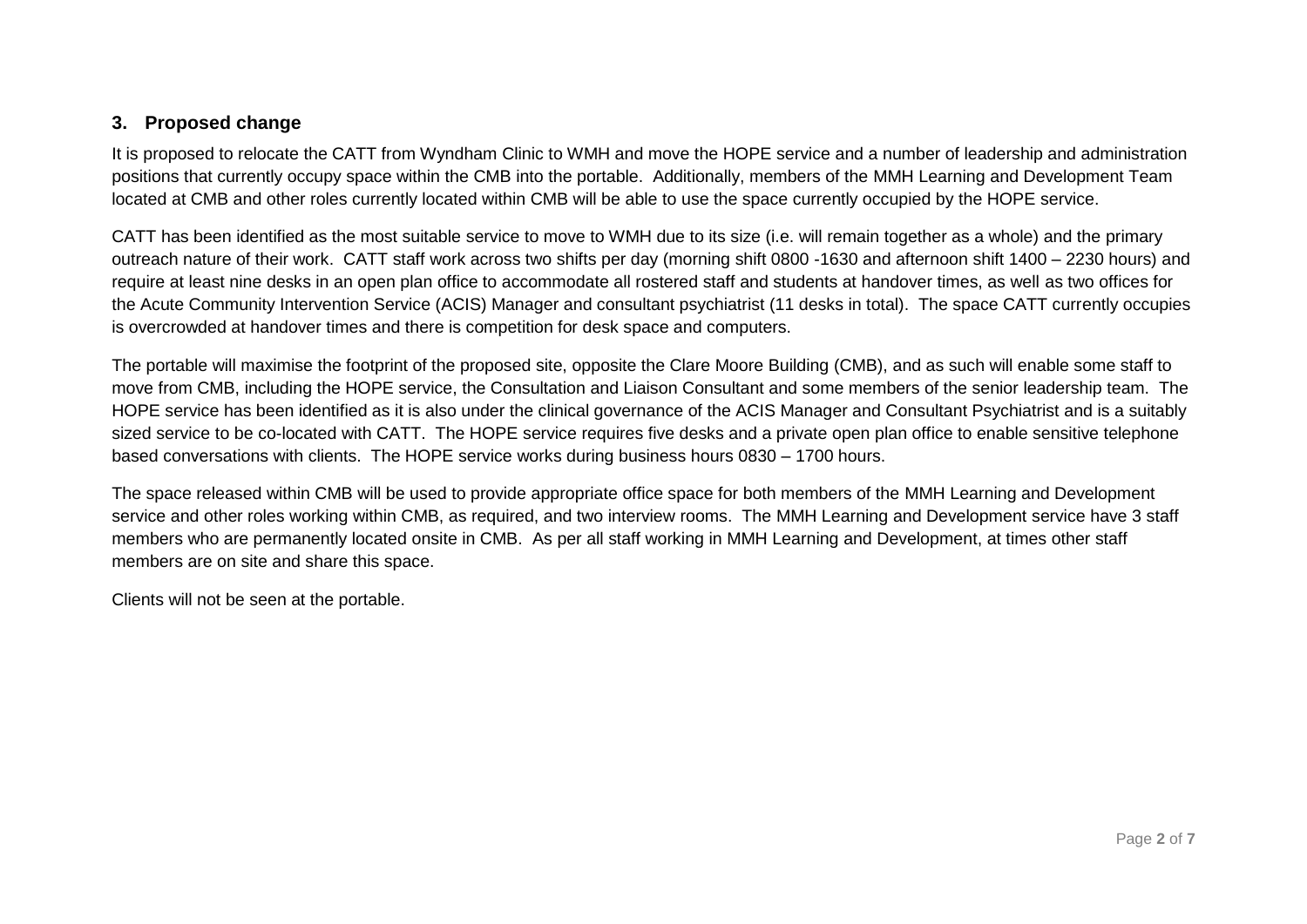The table below details the positions affected.

# **Table 1: Proposed relocation by roles**

| <b>Role</b>                                                           | <b>Individuals</b> | <b>Service</b>                          | <b>Current Location</b>                          | <b>Proposed Location</b> |
|-----------------------------------------------------------------------|--------------------|-----------------------------------------|--------------------------------------------------|--------------------------|
| Manager                                                               | 1                  | ACIS (CATT, PAST, HOPE)                 | <b>Wyndham Clinic</b>                            | WMH - portable           |
| <b>Consultant Psychiatrist</b>                                        |                    | CATT/HOPE                               | Wyndham Clinic                                   | WMH - portable           |
| Nurse Practitioner*                                                   |                    | <b>CATT</b>                             | Wyndham Clinic                                   | WMH - portable           |
| CATT clinician - nursing                                              | 11                 | <b>CATT</b>                             | Wyndham Clinic                                   | WMH - portable           |
| CATT clinician – social work                                          |                    | <b>CATT</b>                             | Wyndham Clinic                                   | WMH - portable           |
| Deputy Program Director                                               | 1                  | <b>Adult Inpatient &amp; Perinatal</b>  | WMH - CMB                                        | WMH - portable           |
| Deputy Program Director                                               |                    | <b>Access &amp; Residential Care</b>    | Not applicable                                   | WMH - portable           |
| <b>Deputy Clinical Services Director</b>                              |                    | <b>Access &amp; Acute Community</b>     | WMH - CMB (hot desk)                             | WMH - portable           |
| <b>Consultant Psychiatrist</b>                                        |                    | <b>Adult Consultation &amp; Liaison</b> | WMH - CMB                                        | WMH - portable           |
| Administration Assistant to<br>MMH<br><b>Deputy Program Directors</b> |                    | Administration                          | $-$ CMB<br>WMH<br>(part of<br>week at Saltwater) | WMH - portable           |
| Administration Assistant**                                            | 1                  | Administration                          | Wyndham Clinic                                   | WMH - portable           |
| Senior Psychologist                                                   |                    | <b>HOPE</b>                             | WMH - CMB                                        | WMH - portable           |
| <b>Senior Social Worker</b>                                           |                    | <b>HOPE</b>                             | WMH - CMB                                        | WMH - portable           |
| Psychiatric Service Officer (PSO)                                     | $\overline{2}$     | <b>HOPE</b>                             | WMH - CMB                                        | WMH - portable           |
| <b>Family Therapist</b>                                               |                    | <b>HOPE</b>                             | WMH - CMB                                        | WMH - portable           |
| <b>Clinical Educators</b>                                             | 3                  | Learning & Development                  | WMH - CMB                                        | WMH - portable           |
| <b>Total staff directly affected</b>                                  | 29                 |                                         | Wyn x 16 / CMB x 12                              |                          |

\* Nurse Practitioner concurrent change process noting other change proposes this role does not move to the portable

\*\*An Administration Assistant is located at the Wyndham Clinic and will split their time between Wyndham Clinic and the WMH Portable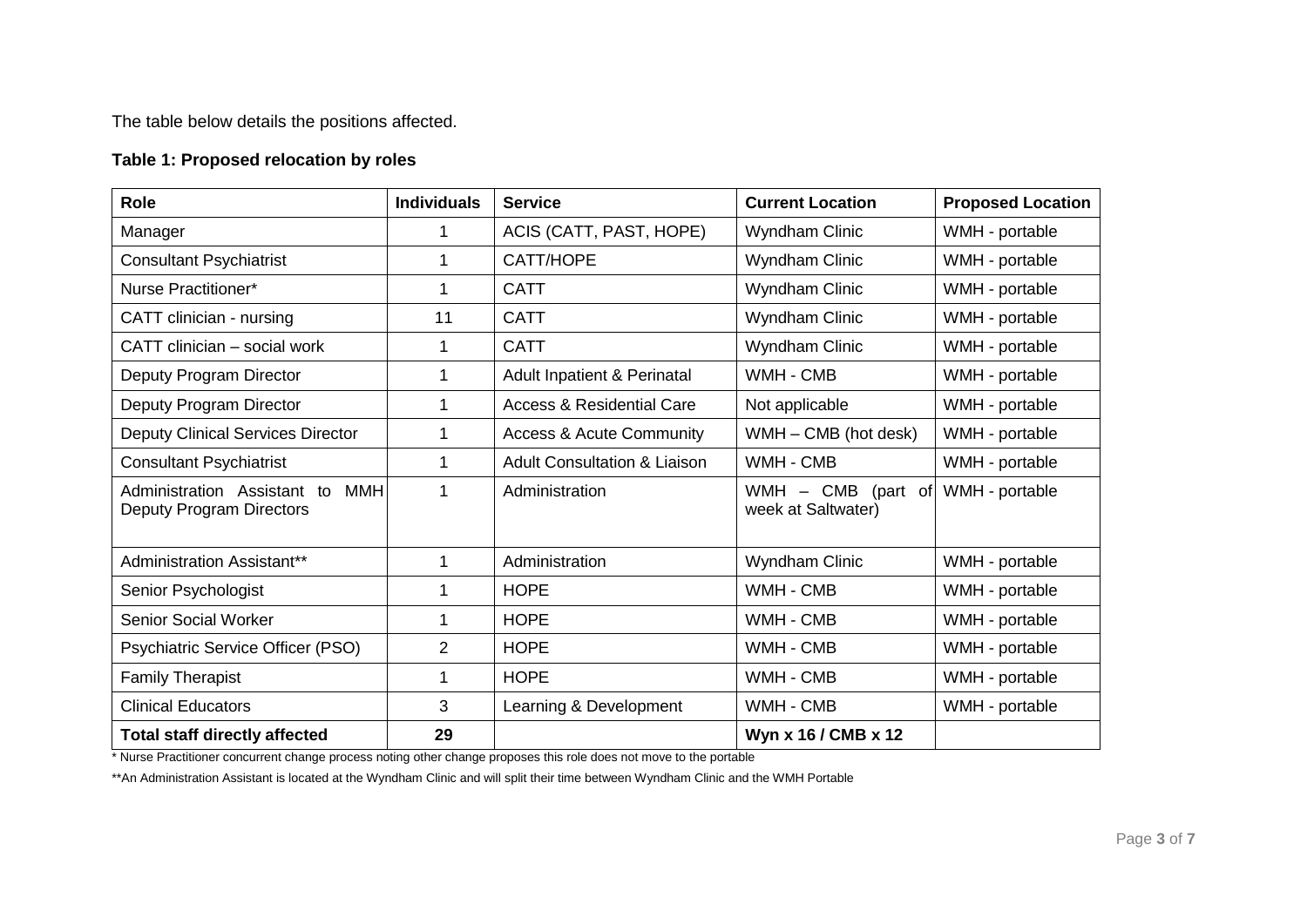# **4. Benefits of Proposed Change**

The benefits of the proposed change include:

- Reducing overcrowding at Wyndham Clinic and CMB
- Providing CATT with more office space than is currently available to them (10 desks, plus two single offices)
- Locating the ACIS Manager on the same site as all teams that fall within this portfolio i.e. CATT, HOPE and PAST
- Close proximity for CATT to the inpatient unit and WMH emergency department
- Making available two additional interview rooms within CMB, one on the ground floor that is currently occupied by a Deputy Program Director; and the other co-located with Intensive Care Area (ICA). This will free up space for client and visitor interactions.
- Providing members of the MMH Learning and Development service with more appropriate accommodation
- Creating an additional meeting space for up to 12 people within the portable
- Staff access to infrastructure and amenities on site at WMH including, interview and meeting rooms and the Learning and Education Centre
- The location of WMH is more accessible by public transport than the Wyndham Clinic.

## **5. Employee Impact**

The main impact will be for those staff currently located at Wyndham Clinic, which is located 6 kilometres (10 minutes) from their proposed work location. WMH is a five minute walk from Hoppers Crossing Railway Station and several bus routes also stop at the train station. There is also an option to park onsite at WMH.

#### **5.1 Occupational Health and Safety Impacts**

The proposed portable and site have been assessed by the Work Health and Safety Officer and no occupational health and safety impacts have been identified.

## **6. Measures to Mitigate Effects on Employees**

The new building will be set up with reference to WorkSafe's Officewise guidelines.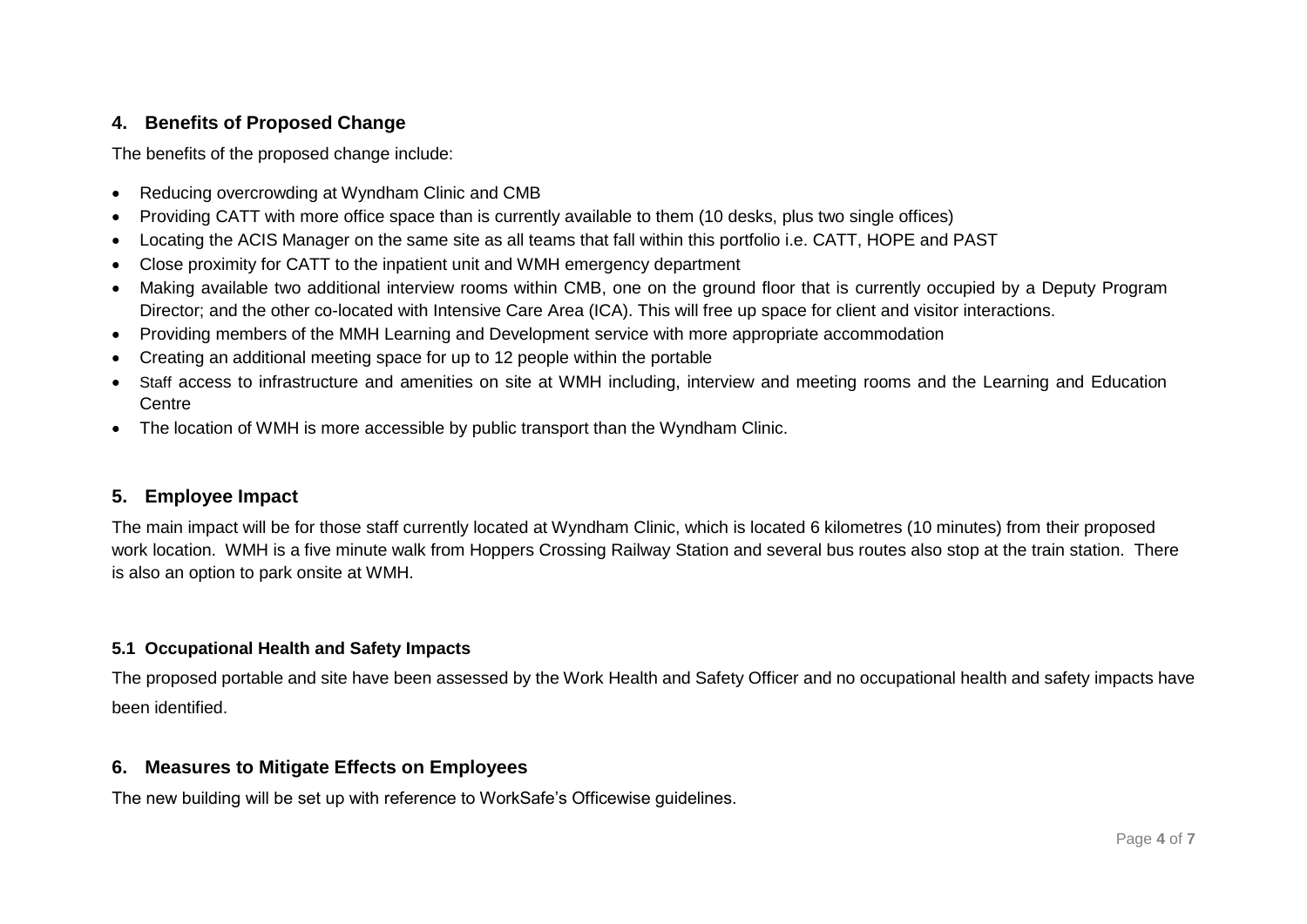#### **6.1 Communication with Staff**

MMH will seek to understand each staff members preferred communication channels. Throughout this process staff will be:

- Kept regularly updated via email, meetings and telephone contact
- Provided with opportunities to meet individually with management and human resources
- Encouraged to ask questions

#### **6.2 Employee Assistance Program (EAP)**

- Mercy Health's EAP provider is Converge International
- Converge International provide a range of services which may be of assistance to staff during this period, below is a diagram with an overview of their services
- EAP can be contacted on 1300 687 327 at any time, the service is also available to staff member's immediate family members
- A range of additional resources to support staff wellbeing is available on their website:
	- o Username: mercyhealth
	- o Password: eap

### **7. Consultation Process**

The purpose of the consultation process is to provide affected employee/s with an opportunity to influence decision makers prior to a proposed change being implemented.

The consultation process occurs as a part the process and requirements in the affected employees relevant Enterprise Agreement (EA). An indicative timeframe for this process is included below.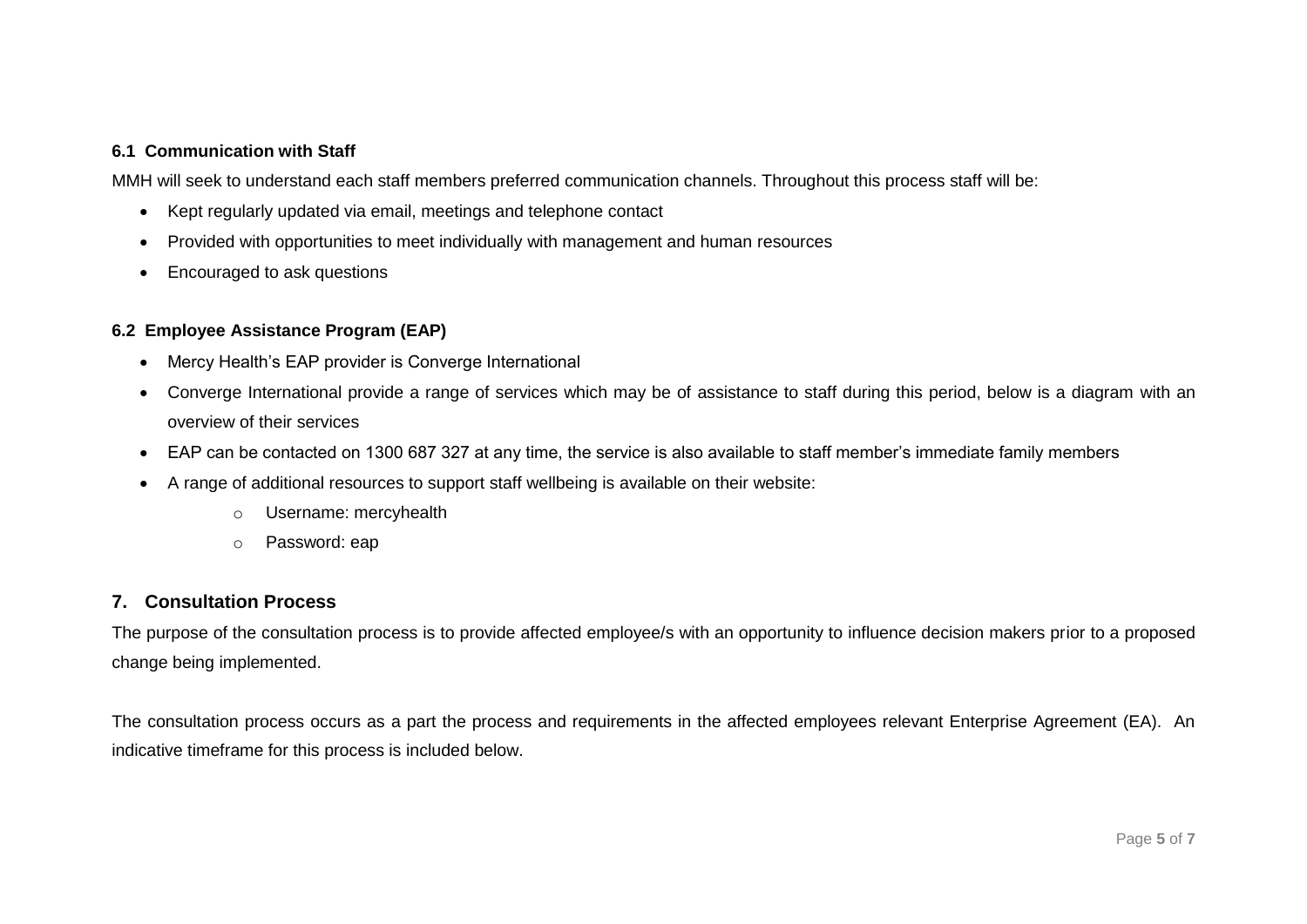To commence the consultation process the following will occur:

- 1. An initial meeting will take place with all affected staff to be provided with an overview of the change and provide them with a copy of the CIS.
- 2. Where a staff member is not present at this meeting or on leave, contact will be made with them following the meeting.
- 3. A copy of the CIS will then be sent to the relevant unions.

MMH will give genuine consideration to matters arising from consultation. A copy of the affected employees relevant EA is available on the Mercy Health intranet site. Located under People & Learning > Awards and Agreements.

# **8. Timeframe and Indicative Dates for Proposed Change**

| <b>Step</b>    | <b>Action</b>                                                                                                                                                                                                              | <b>Indicative Timeframe</b>    |
|----------------|----------------------------------------------------------------------------------------------------------------------------------------------------------------------------------------------------------------------------|--------------------------------|
|                | Employer provides change impact statement and other written material                                                                                                                                                       | Friday 6 December 2019         |
| 2              | Employees and/or Union may provide a written response to any matter arising from the<br>proposed change                                                                                                                    | $7 - 14$ days of step 1        |
| 3              | <b>Consultation Meeting/s convened</b>                                                                                                                                                                                     | 7 days of step 2               |
| $\overline{4}$ | Further Employer written response                                                                                                                                                                                          | After the conclusion of step 3 |
| 5              | Alternative proposal from Employees or Union                                                                                                                                                                               | 7 days of step 4               |
| 6              | If alternate proposal provided, Employer to consider alternative proposal/s consistent with<br>the obligation to consult and arrange further meetings with Employees or Union prior to<br>advising outcome of consultation | 7 days of step 5               |
| 7              | Proposed implementation date of change                                                                                                                                                                                     | Monday 20 January 2020         |

*\*Implementation date subject to change if Steps 5 and 6 required*